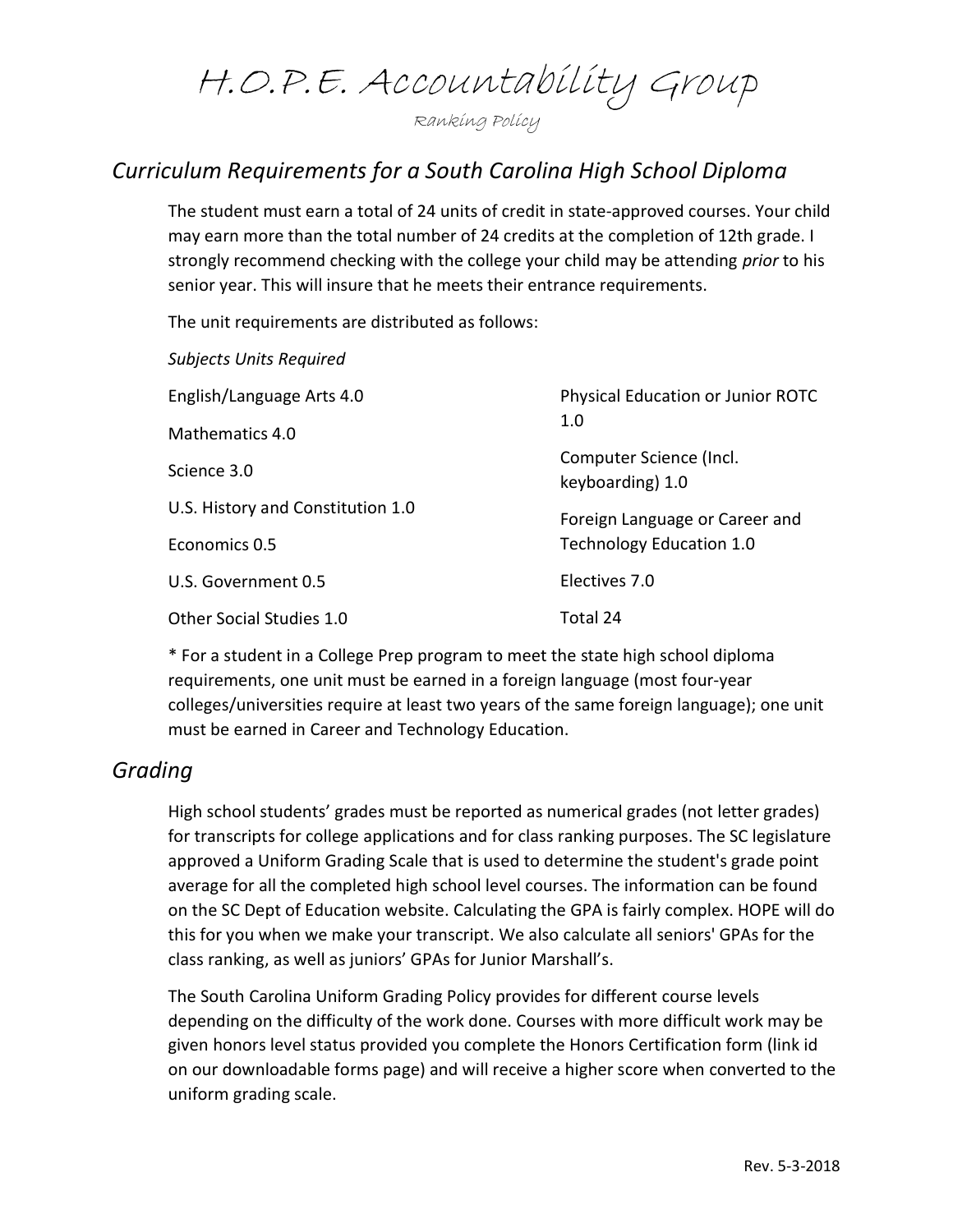H.O.P.E. Accountability Group

Ranking Policy

## Class ranking

In calculating the GPA for class ranking, only courses considered as high school level classes and above will be included.

All students who submit grades by January 10 and June 10 in 9th – 12th grades will be included in the class ranking. If grades are not submitted on time, HOPE reserves the right to not rank your child or to list them at the bottom of the class.

## College Prep (CP) courses

College Prep courses use standard high school textbooks and are the standard high school level courses. The student must complete the majority of the text. You may use a combination of curriculum or unit studies, but be careful to research what the public school's class involves and plan to meet or exceed that level. High school college prep course standards can be found at the SC Department of Education website.

## Honors (H) courses

Honors courses are advanced courses offered in the core subject areas (science, math, history, English.). They are also offered in the third level of any other course except for Physical Education. The requirements for honors courses are greater than for college prep courses. Textbooks and/or other course materials must be differentiated and more rigorous than those used in college prep courses. For all Honors courses, the Honors Certification form must be completed and submitted with your grades.

## Advanced Placement (AP) courses

Advanced Placement courses are taught at college level using college level textbooks. AP courses have pre-requisites at the high school level. (For instance, to take AP Biology, a student would need to have completed high school biology and chemistry.) Home schoolers may call a course AP if they meet the requirements for that course set out on the AP website. Homeschoolers may take any AP exam - even if they have not taken an AP level course. Successful completion of an AP exam does not allow you to call the course AP. The course must meet the AP requirements.

#### Dual Credit (Dual Enrollment) classes

Dual Credit or Dual Enrollment courses are those taught at a local college. The student is given credit for both the high school (1 unit) and college level (typically 3 hours). Some of the local colleges which offer dual enrollment classes are Southern Wesleyan University, Tri-County Tech, Anderson University, North Greenville University and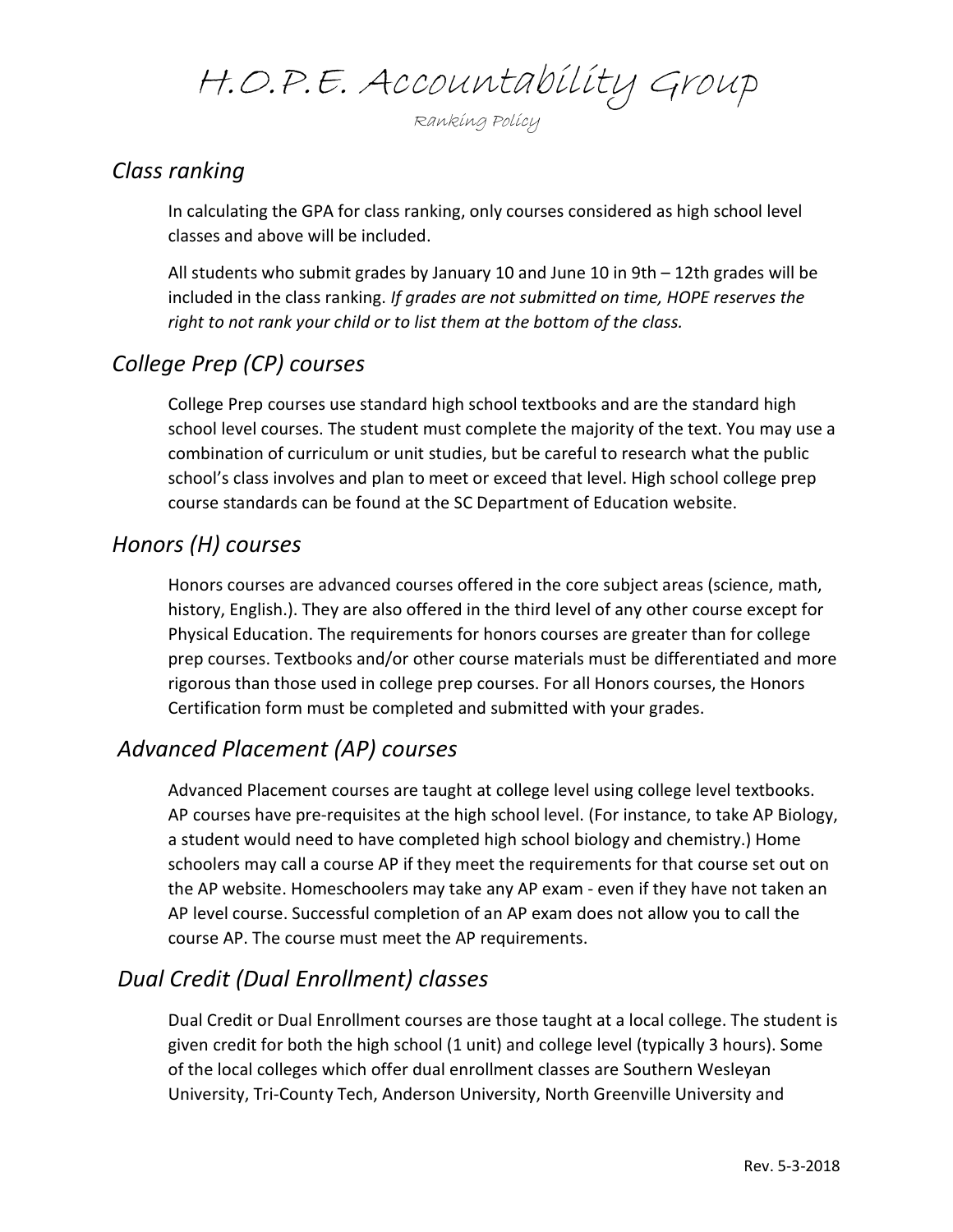H.O.P.E. Accountability Group

Ranking Policy

Piedmont Tech. You must supply the college with a current transcript. Some colleges require the ACT or SAT to be taken prior to acceptance. Others have an entrance exam of their own. You are responsible for any fees incurred with dual enrollment. To receive proper credit on the high school transcript, please submit a copy of the college transcript. Only credit bearing courses are eligible for dual credit. Remedial courses and courses which do not list credit earned will not be accepted. If your child fails a credit college course, this will be reported on the high school transcript. Dual Credit courses receive a higher credit point than typically college prep courses.

#### Electives

This is where you get to be creative as you build upon your child's interests and strengths. You can create a course that meets your child's needs. A 1-semester course equals about physical 150 hours. These hours can be spent reading books on the subject, writing reports on the subject, creating a project or actual participation. Keep track of the hours spent on the activity and you have met the requirement. If you need help on what to include, check out a high school catalog with course descriptions. Here are some suggestions:

- P.E. any type of sports or lessons such as archery, tennis, etc.
- Home Economics Planning and preparing meals, sewing, 4H programs,
- budgeting, child care
- Music Lessons, practice, theory study, choral societies
- Foreign Language study
- Art Lessons, self-taught programs, videos
- Theater Play performances (attendance, actual participation on stage, behind the scenes)
- Bible Studies
- Carpentry
- Car Repair
- Computer Science